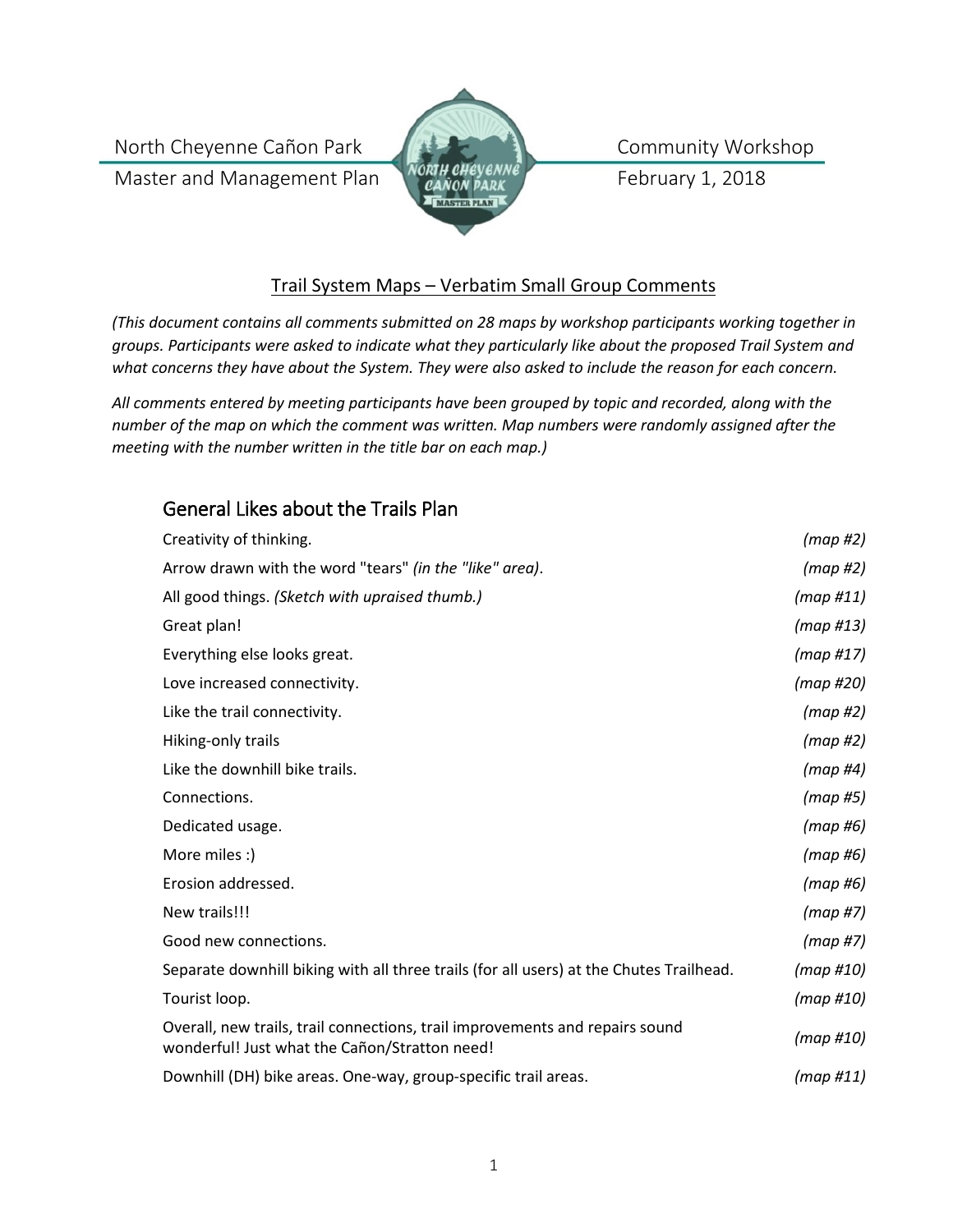| Make sure bikers are included in design.                                          | (map #11)    |
|-----------------------------------------------------------------------------------|--------------|
| We applaud the effort to expand the hiking experience.                            | (map #12)    |
| Love the trails for all levels.                                                   | $(map \#13)$ |
| Love new off-road options (Corley, in Cañon.)                                     | $(map \#13)$ |
| Great choices for intersection locations creating interesting loop opportunities. | (map #13)    |
| Like the mainted [maintained?] DH trails.                                         | (map #13)    |
| Increased trail mileage.                                                          | (map H14)    |
| Sustainable/managed trail system.                                                 | (map H14)    |
| All the new trails.                                                               | (map #15)    |
| We like the additional mileage and connectivity that this plan provides thus far. | $(map \#16)$ |
| Downhill bike trails good idea.                                                   | (map #18)    |
| Downhill bike zone is good for all users.                                         | (map#19)     |
| We like the increase in trails to spread out usage.                               | (map #20)    |
| Directional use on some trails.                                                   | (map#20)     |
| Trail connections.                                                                | (map#20)     |
| Specific use trails.                                                              | (map#20)     |
| We support the proposed downhill mountain bike trails.                            | (map#21)     |
| Designated use areas look good.                                                   | (map#25)     |
| New trails.                                                                       | $(map \#26)$ |
| Separating biking and hiking trails as much as possible.                          | (map#27)     |
| Junction signs stating name of trail.                                             | (map #28)    |

## General Concerns about the Trails Plan

| Why build new trails when the old ones are not properly maintained because of no<br>money?        | $(map \#1)$ |
|---------------------------------------------------------------------------------------------------|-------------|
| Maintain vertical/gravity aspects of the Park.                                                    | (map#7)     |
| Don't take out trails to add more facilities. (#4 on map indicates the Starsmore<br>area.)        | (map#1)     |
| Public input needed on creation of new mountain bike trails.                                      | $(map \#3)$ |
| Improved trail signage with difficulty ratings.                                                   | $(map \#3)$ |
| Allow flexibility in actual trail building vs. what is shown on the master plan.                  | $(map \#3)$ |
| Will need to maintain existing trails and new trails - don't build it if we can't<br>maintain it. | (map#5)     |
| Keep trails fun.                                                                                  | (map#5)     |
| What is the timeline for opening and closing trails?                                              | (map #6)    |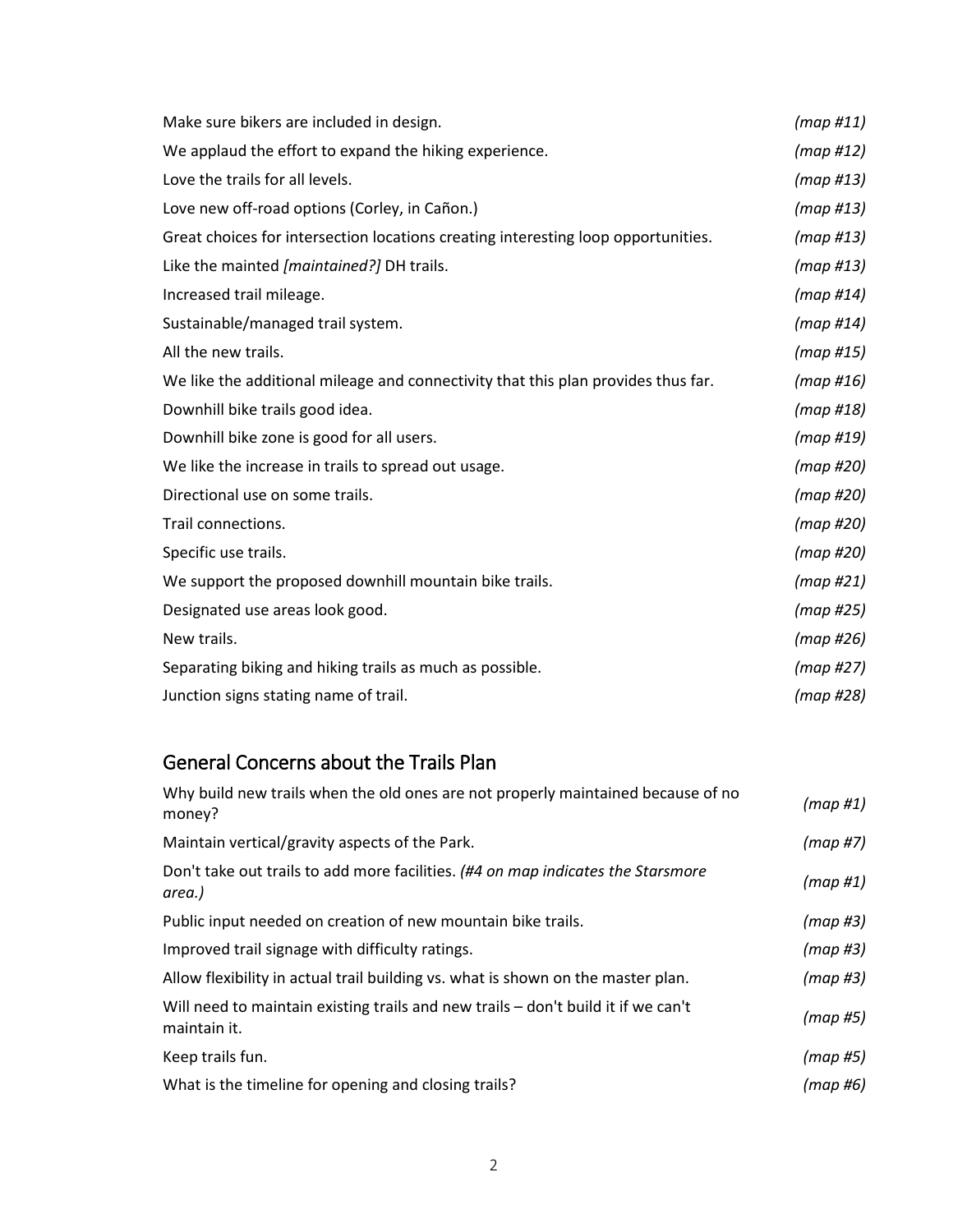| More downhill trails.                                                                                                                                                                                                                                                                                                                                                                              | (map #7)     |
|----------------------------------------------------------------------------------------------------------------------------------------------------------------------------------------------------------------------------------------------------------------------------------------------------------------------------------------------------------------------------------------------------|--------------|
| Keep the downhill trails difficult. (Reasons:) Riding a pump track and riding<br>downhill are not the same thing. We have unique opportunities for long and<br>difficult downhill trails that no other communities have. We need to take<br>advantage of this opportunity. (#1 on map indicates the Captain Morgan's Trails.<br>An additional note there is recorded separately in this document.) | (map#7)      |
| Removal of existing difficult trails. (Reasons:) They are being replaced by<br>"sustainable"/difficult trails that are not going to be acceptable to the community.                                                                                                                                                                                                                                | (map#7)      |
| Heavily geared toward BLUE trails. (Reasons:) We would like to see a better mix<br>that includes more black and double-black trails.                                                                                                                                                                                                                                                               | (map#7)      |
| Please look at places such as Grand Junction, Crested Butte, Durango, Moab,<br>Salida-S Mountain and Monarch Crest Systems. How can Colorado Springs get trail<br>systems like these? (* on map and note links this comment to the Captain<br>Morgan's Trails.)                                                                                                                                    | (map#7)      |
| "Difficult" means different to you than it does to the community. Captain Morgan's<br>and Daniels (as is) are "difficult" to users.                                                                                                                                                                                                                                                                | (map #7)     |
| Your plan has too many switchbacks.                                                                                                                                                                                                                                                                                                                                                                | (map #7)     |
| Cost of building the trails - will they ever be built? How will trails be prioritized for<br>deciding what is built first?                                                                                                                                                                                                                                                                         | (map#8)      |
| Mt. Muscoco--reroute seems like overkill. Friends of NCC just redid the trail. One<br>switchback is a problem, but rest seems okay.                                                                                                                                                                                                                                                                | (map #8)     |
| Closure of all trails on the mesa above Starsmore. (Reasons:) There's an<br>opportunity to develop easy trails on the mesa--the views are beautiful! Why<br>not?? (#1 on map indicates the interpretative area adjacent to Starsmore.)                                                                                                                                                             | (map #10)    |
| Allow user groups to adopt trails the Parks Department can't maintain and wants<br>to close. (#5 on map indicates the Daniels Pass Trail.)                                                                                                                                                                                                                                                         | (map#11)     |
| Who will make these new trails? Rocky Mt. Field Institute or who? Will they truly<br>be sustainable and be made by those highly knowledgeable in creating trails?                                                                                                                                                                                                                                  | (map H14)    |
| Put in a connecting trail from Helen Hunt Falls to Gold Camp Road. (#4 on map<br>indicates the Helen Hunt Falls area.)                                                                                                                                                                                                                                                                             | (map #15)    |
| We want more trails proposed now on this master plan. We have noted one on<br>our map that could be a more technical mountain bike trail that parallels Gold<br>Camp on the downhill side. (Reasons:) Get it on the master plan now and it<br>spreads user groups out for fewer conflicts.                                                                                                         | (map #16)    |
| Blue and black trails should reflect the user groups' needs as well as incorporation<br>the terrain (while still maintaining sustainability.) (Reasons:) Trails need to be meet<br>a variety of needs (e.g. mountain bikers want single track w/ obstacles.)                                                                                                                                       | $(map \#16)$ |
| How long is this master plan in place? Are there enough trails on it? (Reasons:) Our<br>population has and is growing like mad. Will this meet the number of user groups<br>for the future?                                                                                                                                                                                                        | $(map \#16)$ |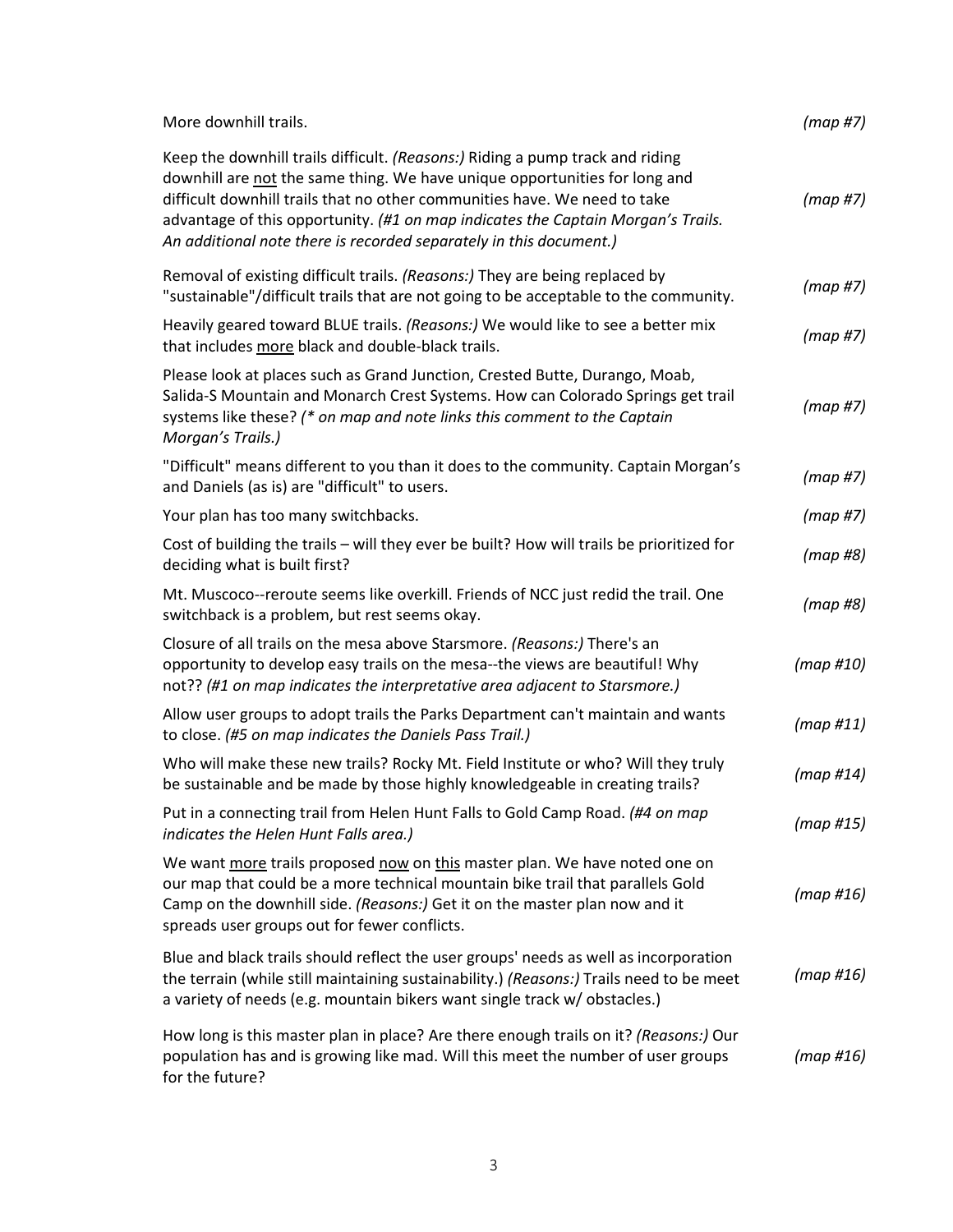| We don't have enough collaboration with the National Forest. (Reasons:) We could<br>have more trails and more connections. See #4 on our map. (#4 on the map shows<br>a connection between Captain Jack's Trail junction with High Drive and Gold Camp<br>Road at the top of Tunnel #1.)                                                                                                                                                                             | (map #16) |
|----------------------------------------------------------------------------------------------------------------------------------------------------------------------------------------------------------------------------------------------------------------------------------------------------------------------------------------------------------------------------------------------------------------------------------------------------------------------|-----------|
| Decommissioning too many expert level trails.                                                                                                                                                                                                                                                                                                                                                                                                                        | (map #18) |
| Downhill-only trails need to be built by expert trail builders with downhill<br>experience. (#3 on map indicates trails in Captain Morgan's area.)                                                                                                                                                                                                                                                                                                                   | (map #19) |
| We need to have a dedicated (bike) climbing trail with downhill (one-way) trails<br>stemming off of it. High Drive would make a wonderful climbing trail with no<br>additional cost. (#5 on map indicates High Drive in the National Forest.)                                                                                                                                                                                                                        | (map #19) |
| Trail access to Hully Gully. (Reasons:) No safe travel to ice climbing.                                                                                                                                                                                                                                                                                                                                                                                              | (map #20) |
| It looks like this plan favors the construction of many new miles of moderate trail<br>which might create increased human demand or parking/traffic, forcing the<br>reconsideration of the traffic flow issue. More trails also fragment wildlife habitat.<br>A better solution might be better existing trail maintenance or adding fewer miles<br>of difficult trail. (#1 on this map indicates the areas of the Corley Road Bypass trail<br>and the West Parcel.) | (map#25)  |
| Long-term sustainability and management of trails. (Reasons:) With the increased<br>traffic, who is maintaining these areas? Where are the funds coming from?                                                                                                                                                                                                                                                                                                        | (map#25)  |
| Very few expert trails for mountain bikers on this map. Colorado Springs has a very<br>large contingent of expert mountain bikers, but only a few legal expert trails.                                                                                                                                                                                                                                                                                               | (map #27) |
| Downhill-only [trail]? Not workable. Enforcement?                                                                                                                                                                                                                                                                                                                                                                                                                    | (map#28)  |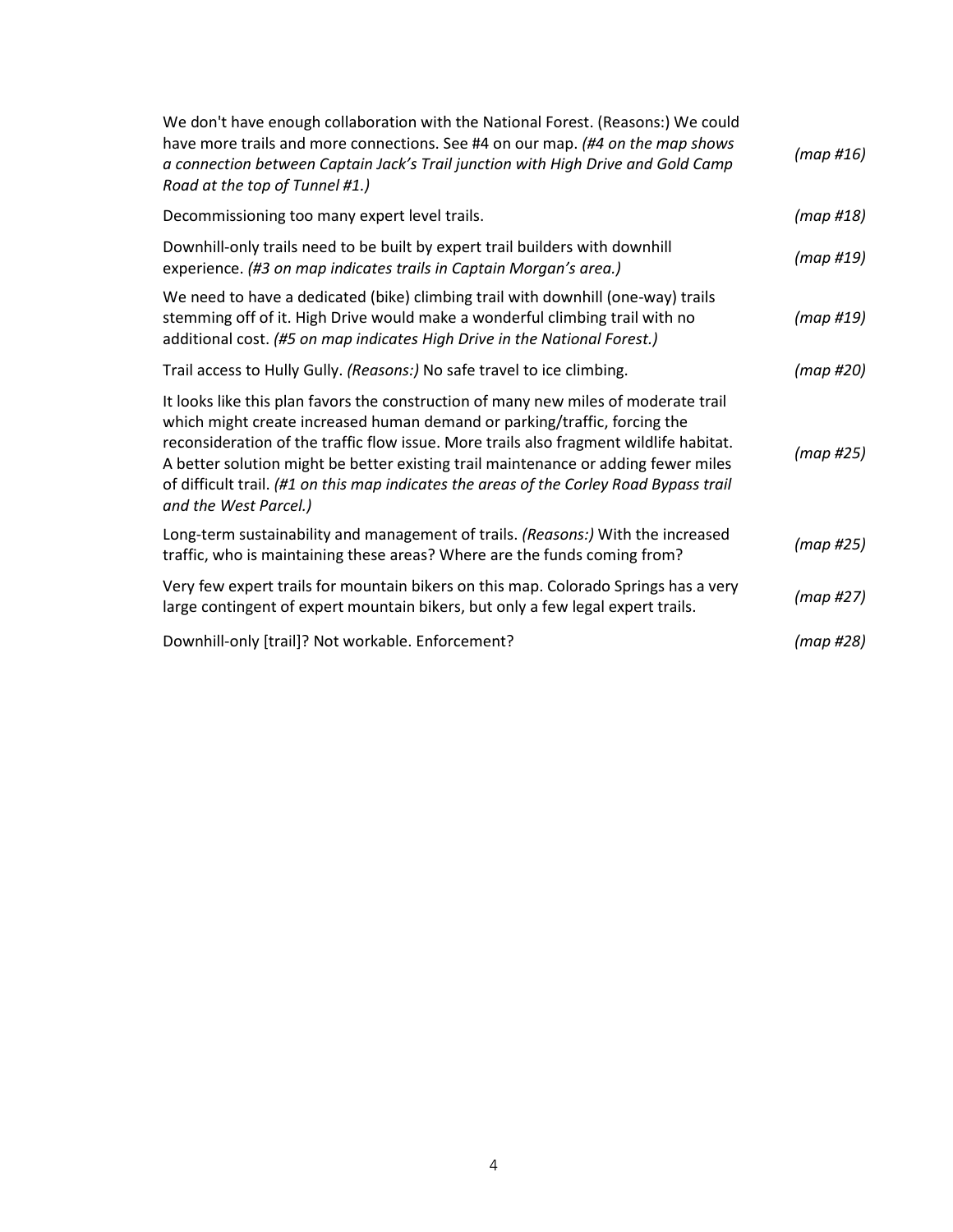### Comments about Trails in Captain Jack's and Captain Morgan's Area

| Love the one-way/downhill bike at Captain Jack's and Morgan.                                                                                                                                                                                                             | (map#9)      |
|--------------------------------------------------------------------------------------------------------------------------------------------------------------------------------------------------------------------------------------------------------------------------|--------------|
| Downhill area much needed and overdue. Thank you. (#3 on map indicates the<br>Captain Morgan's Trails.)                                                                                                                                                                  | (map#9)      |
| We like making Captain Morgan's and the Chutes one way downhill traffic for<br>mountain biking and keeping the existing hiker-only trail and multi-use Ladder.                                                                                                           | $(map \#16)$ |
| Morgan's--convert to sustainable--good for erosion reduction.                                                                                                                                                                                                            | (map#22)     |
| Let "tourists" know Captain Jack's is not a good hiking trail.                                                                                                                                                                                                           | (map#5)      |
| Moto use. (#4s on map indicate the Captain Jack's parking lot area and an area<br>west near the USFS property line.)                                                                                                                                                     | (map#6)      |
| Keep the existing trail. Keep it steep and rocky. (Circle on map indicates the<br>Captain Morgan's Trails.)                                                                                                                                                              | (map#7)      |
| One-way. (Arrows drawn on map indicate the downhill trails in the Captain<br>Morgan's area and on the Chutes.)                                                                                                                                                           | (map#9)      |
| Captain Morgan's. (Reasons:) Thanks for being open to downhill trails. Please keep<br>them steep! Steep trails are fun and can be sustainable! (#2 on map indicates the<br>Captain Morgan's Trail.)                                                                      | (map H11)    |
| The reroute of Captain Morgan's looks much easier than the existing trail. I<br>propose keeping the trail and we will form a community to maintain the steeper<br>trails.                                                                                                | (map#27)     |
| Keep existing trail. Reroute doesn't look as steep and challenging. (Map indicates<br>Captain Morgan's area.)                                                                                                                                                            | (map#27)     |
| Route Chamberlain Trail across Mesa by entrance.                                                                                                                                                                                                                         | $(map \#4)$  |
| Obvious connection for Chamberlain to South Easement is through "interpretive<br>area!" (Reasons:) Grade, access, views. (#2 line indicates a trail alignment along<br>the west edge of the interpretive area and continuing south through the<br>Strawberry Hill area.) | (map#23)     |
| Chamberlain Trail should go across "Interpretive Area" and across top of meadow<br>in Strawberry (outside of Broadmoor 8.5 acres.)                                                                                                                                       | (map#27)     |
| <b>Comments about Trails in Chutes Area</b>                                                                                                                                                                                                                              |              |

| Three-way "chutes" is a good idea.                                                                                                                                                                                                     | (map#1)  |
|----------------------------------------------------------------------------------------------------------------------------------------------------------------------------------------------------------------------------------------|----------|
| Like one-way downhill bike on Chutes and Captain Morgan's.                                                                                                                                                                             | (map #8) |
| Logical trail junction/access will make things better for everyone. Consider a zig-<br>zag fence for the hikers-only trail to limit bike access. (#4 on map indicates the<br>upper Chutes Trailhead.) (Sketch of zigzag fence on map.) | (map #9) |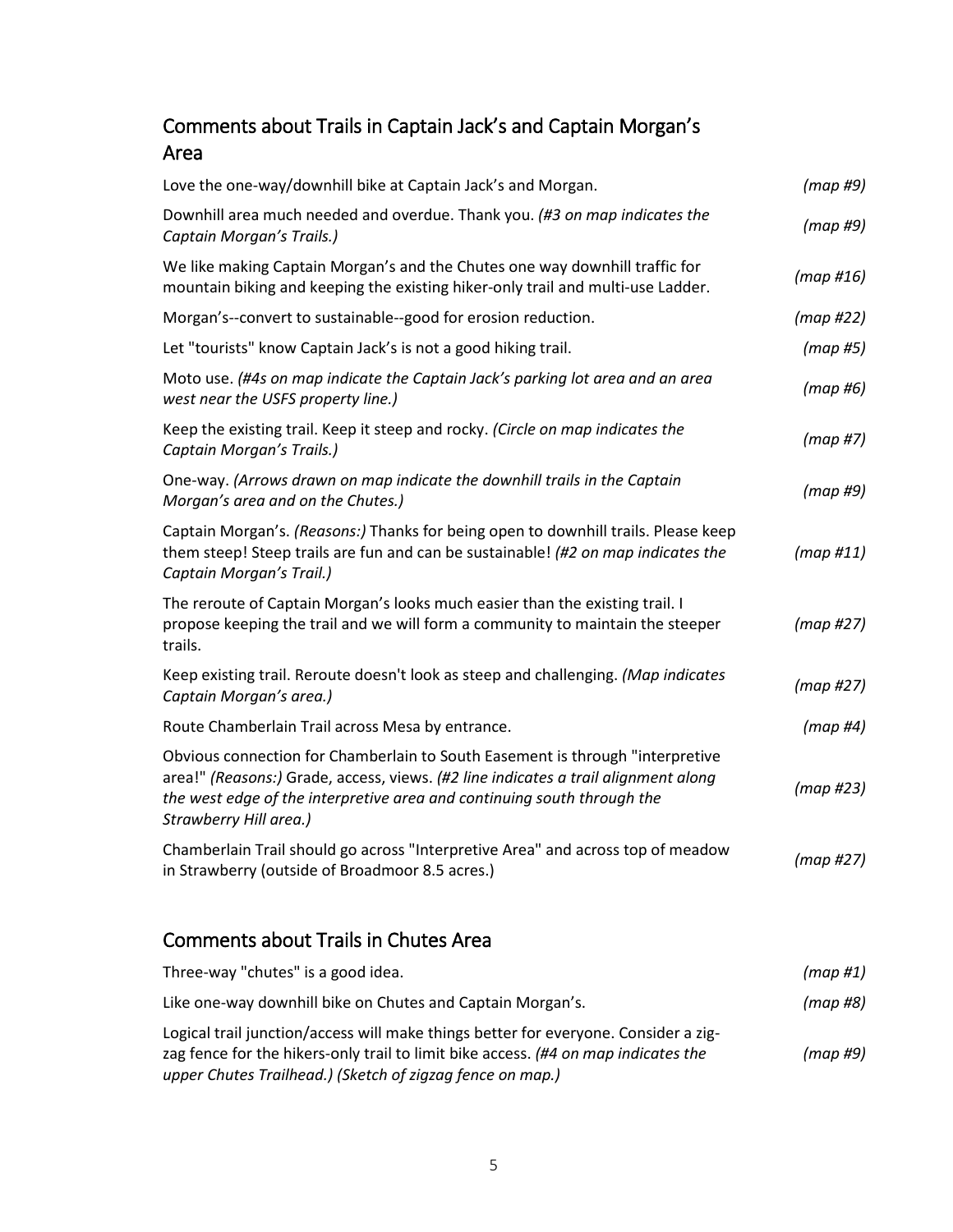| The uphill-downhill bike and hiking separation on the Chutes – much safer.                                                                                                                                                                                                                                     | (map #22)    |
|----------------------------------------------------------------------------------------------------------------------------------------------------------------------------------------------------------------------------------------------------------------------------------------------------------------|--------------|
| Strongly support Chutes downhill-only.                                                                                                                                                                                                                                                                         | (map#27)     |
| In favor of 3-way trail, need proper signage! (#2 on map indicates the Chutes area<br>trails.)                                                                                                                                                                                                                 | (map#1)      |
| Separating bikes good but how to allow pedestrians to reservoirs? (#1 on map<br>indicates the Chutes Trail between the two reservoirs.)                                                                                                                                                                        | $(map \#4)$  |
| Proper signing. (#3 on map indicates the upper Chutes Trailhead area.)                                                                                                                                                                                                                                         | (map#6)      |
| Additional downhill bike option to Chamberlain Trailhead. (Reasons:) Bikers park<br>here to avoid Stratton lot/traffic. They climb Chamberlain. Wild be nice for a DH<br>bike trail back to lot. (#3 on map indicates a line between South Suburban<br>Reservoir and the current Chamberlain Trail Trailhead.) | (map#11)     |
| If Chutes is made one way, many cyclists will miss being able to climb it.                                                                                                                                                                                                                                     | $(map \#13)$ |
| Uphill/pedestrian access from trailhead to Chutes/Chamberlain Trail junction. (#1<br>and an arrow drawn on map indicates connection between Ridge Road parking lot<br>and the Chutes Trail between the reservoirs.)                                                                                            | (map H14)    |
| There is no connection from (lower) Gold Camp to the Ladders on the plan; we<br>noted as #2 on our map. (Reasons:) Helps reduce congestion on top of Chutes. (#2<br>on map indicates connection between ladders and Gold Camp Road in Stratton<br>Forest Open Space.)                                          | (map #16)    |
| Maintain hiker access to Lower Chamberlain from the east. (From La Veta and<br>South Suburban Reservoir. (Reasons:) Very popular access from this side. (#1 on<br>map indicates a line between the north edge of South Suburban Reservoir and the<br>Chutes between the two reservoirs.)                       | (map#23)     |
| The Chutes -> keep open to all traffic. (Reasons:) Affects neighbors' property.<br>Pedestrians will use anyway, bikers will also go both ways. Make signage for<br>warning instead.                                                                                                                            | (map#24)     |
| Chutes open to hikers.                                                                                                                                                                                                                                                                                         | (map #28)    |
| <b>Comments about Trails in Columbine Area</b>                                                                                                                                                                                                                                                                 |              |
| Connection from Columbine to Cutler.                                                                                                                                                                                                                                                                           | $(map \#10)$ |
| Bruin Inn to gravel pit gets pedestrians off road.                                                                                                                                                                                                                                                             | (map #24)    |
| Want connector from Upper Columbine to Helen Hunt.                                                                                                                                                                                                                                                             | (map#8)      |
| Mid Columbine mountain biking is dangerous for hikers: add warning signs for<br>everyone's benefit. (#3 on map indicates the Mid-Columbine trail.)                                                                                                                                                             | (map#1)      |
| Upper Columbine Trailhead: Don't close the trailhead and trail unless trail to Helen<br>Hunt Falls and to the Gold Camp lot exist and are easy to find. (#3 on map indicates<br>the Upper Columbine area.)                                                                                                     | (map#8)      |
| Columbine spur closure. (Reasons:) Affects existing permits for races and other<br>events.                                                                                                                                                                                                                     | (map #24)    |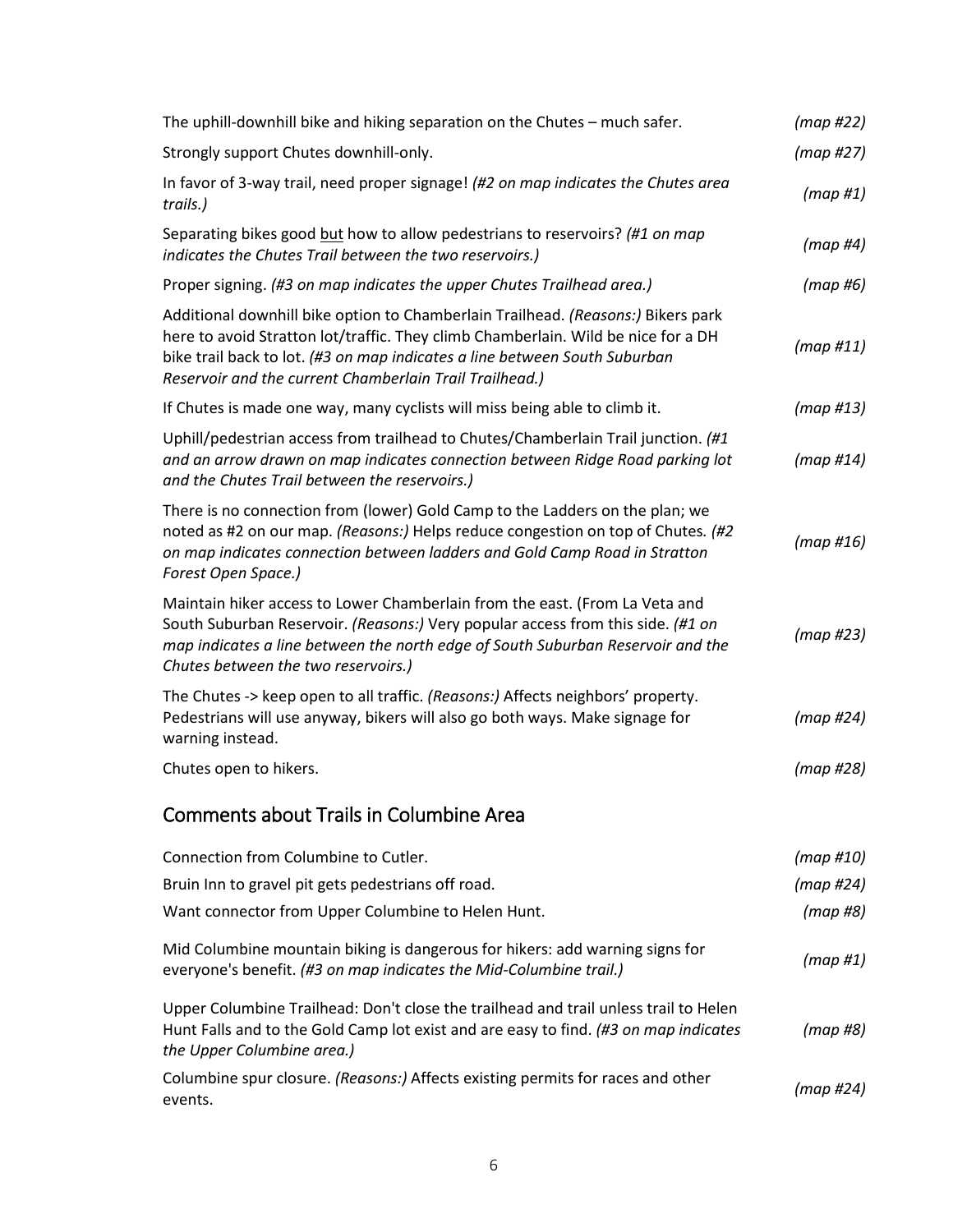# Comments about Trails in Corley Mountain Road Bypass Area

| Corley Road Bypass.                                                                                                                                                                                                                           | (map#7)      |
|-----------------------------------------------------------------------------------------------------------------------------------------------------------------------------------------------------------------------------------------------|--------------|
| Like trail parallel to Gold Camp Road - yes to Corley Road Bypass.                                                                                                                                                                            | (map#8)      |
| This bypass is a great idea. (#5 on map indicates the Corley Road Bypass Trail.)                                                                                                                                                              | (map#9)      |
| Trail alternative to Gold Camp Road.                                                                                                                                                                                                          | (map #10)    |
| A parallel trail to Gold Camp (e.g. Corley) is a good idea. See #1 below, too. (#1 on<br>map is a line indicating a connection between the top of the Chutes and the Spring<br>Creek Trail roughly parallel to Gold Camp Road.)               | $(map \#16)$ |
| "Love" separation of bikes and cars on Gold Camp Road with the new bike trail<br>adjacent to Gold Camp. Safety on a bike on Gold Camp is a major concern with the<br>quantity of traffic and the questionable activity with no police patrol. | (map #17)    |
| Great to add more trail mileage with Corley Road Bypass Trail.                                                                                                                                                                                | (map #18)    |
| Corley Road bypass is good to give hikers more trail.                                                                                                                                                                                         | (map #19)    |
| We support the idea of a trail along Gold Camp Road to reduce foot and bike<br>traffic on Gold Camp.                                                                                                                                          | (map#21)     |
| The Corley Road Bypass Trail--increases safety and pleasure for cyclists.                                                                                                                                                                     | (map#22)     |
| Trail above Gold Camp                                                                                                                                                                                                                         | (map#23)     |
| Support Corley Road and other trails that parallel Gold Camp Road to remove<br>hikers off the road.                                                                                                                                           | (map#27)     |
| Corley Road Bypass Trail--separate car traffic and pedestrian and bike traffic                                                                                                                                                                | (map#28)     |
| <b>Comments about Trails in the Creekside Area</b>                                                                                                                                                                                            |              |
| Creekside Trail: 2 [in group] in favor, 3 indifferent, 1 opposed.                                                                                                                                                                             | $(map \#1)$  |
| Creekside Trail along N. Cheyenne Creek as an option.                                                                                                                                                                                         | (map #10)    |
| Like the new trail along the Creek, Mt. Muscoco and loop trail by Helen Hunt Falls.                                                                                                                                                           | (map#11)     |
| Creekside Trail--yes, please!                                                                                                                                                                                                                 | $(map \#15)$ |
| We like the idea of a multi-use trail along the Creek.                                                                                                                                                                                        | (map#21)     |
| $F_{\text{unclon}}$ algorithments and and maintenance $\mu$ and man indicated the questafth                                                                                                                                                   |              |

Erosion alongside Creek; added maintenance. *(#1 on map indicates the area of the Creekside Trail.) (map #1)*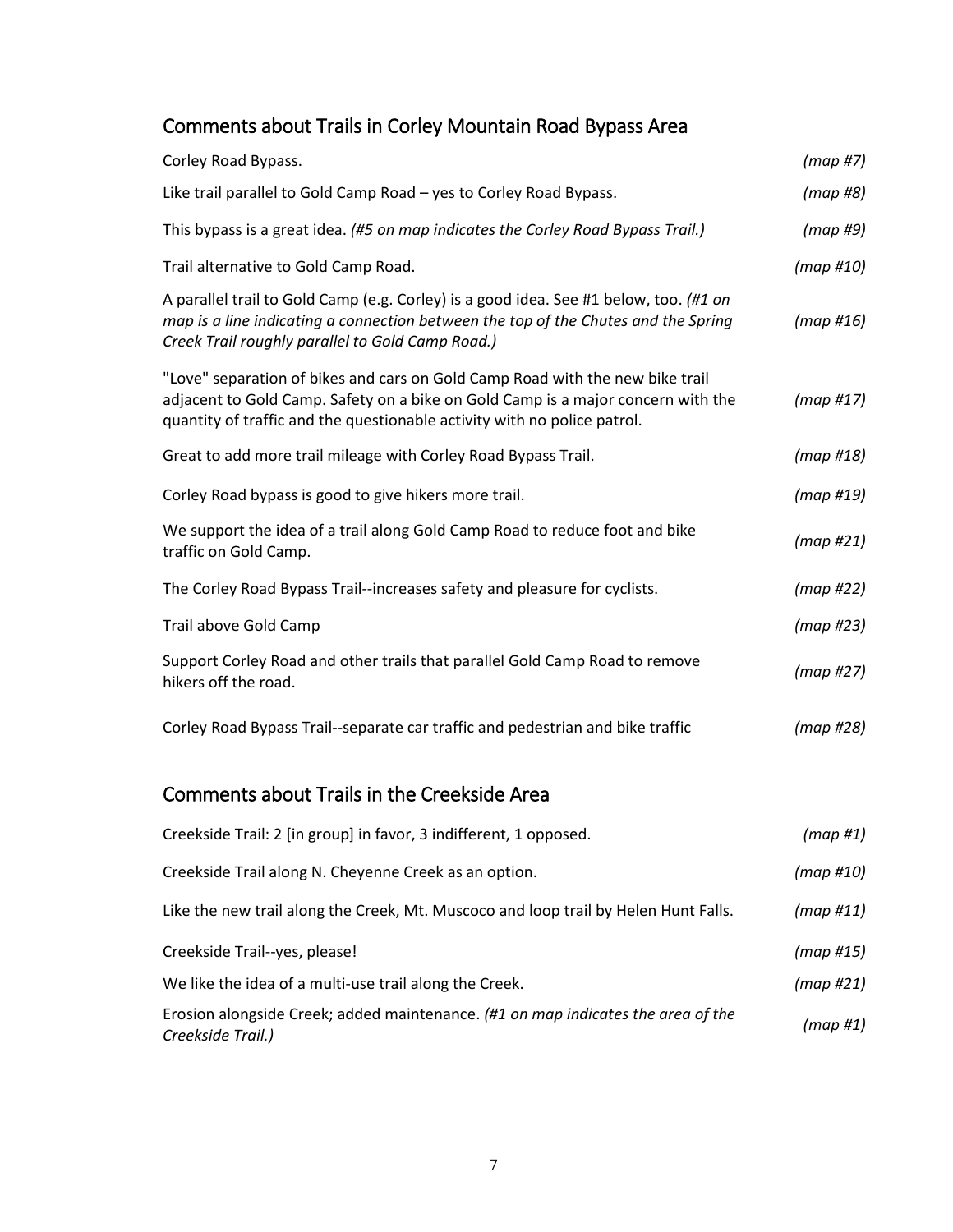| Creekside Trail: (Reasons:) Tourists (visitors) littering; alteration of existing rock<br>structure; cost; erosion acceleration; parking. (#1 on map indicates the Lower<br>Columbine area.)                        | (map#2)      |
|---------------------------------------------------------------------------------------------------------------------------------------------------------------------------------------------------------------------|--------------|
| Special build trails along Creek: Please avoid impact to Cañon. (#6 on map indicates<br>the Creekside Trail area.)                                                                                                  | (map#8)      |
| What is "alternative construction?" How will it affect the landscape?                                                                                                                                               | $(map \#13)$ |
| Worried about environmental impact with the Creekside Trail (but we like the<br>Creekside Trail!)                                                                                                                   | (map #15)    |
| Is the Creekside Trail worth the risk of potentially destroying the Creek itself? (#3<br>on map indicates North Cheyenne Creek between the Mt. Cutler Trailhead and<br>Helen Hunt Falls.)                           | (map#23)     |
| Parallel Trail. (Reasons:) Cost, will road close, environmental issues with Creek.<br>(The #2 on the map indicates the area along North Cheyenne Creek for this<br>comment.)                                        | (map#24)     |
| Comments about Trails in the Mt. Cutler Area                                                                                                                                                                        |              |
| Consider an access trail to Mt. Cutler from mouth of the Cañon. Quick access to<br>views, but keeps cars out of Cañon. Steps or logs/timbers in steep areas. (#2 on<br>map indicates the summit east of Mt Cutler.) | (map#9)      |
| Closing scree field on Mt. Cutler--good! Like the potential extension to east of Mt.<br>Cutler. Good to remove trails in Starsmore interpretive area.                                                               | (map H11)    |
| Scree containment on Cutler and Muscoco trails.                                                                                                                                                                     | (map #15)    |
| Hiking trail from Park entry up to Mt. Cutler is great for visitors to experience Park<br>with minimal car impact.                                                                                                  | (map#19)     |
| Mt. Cutler overlook: Please make a sustainable route to the east overlook. (#5 on<br>map indicates the summit east of Mt Cutler.)                                                                                   | (map#8)      |
| <b>Comments about Trails in the Daniels Pass Area</b>                                                                                                                                                               |              |
| West parcel trails will be used.                                                                                                                                                                                    | (map#1)      |
| Daniels Pass Trail.                                                                                                                                                                                                 | $(map \#1)$  |
| (Smiley Face drawn inside the Upper Twilight Trail Loop.)                                                                                                                                                           | $(map \#1)$  |
| <b>Upper Twilight Trail.</b>                                                                                                                                                                                        | (map#7)      |
| Daniels Pass/Columbine connection.                                                                                                                                                                                  | $(map \#10)$ |
| New trails in West Parcel.                                                                                                                                                                                          | $(map \#10)$ |
| Upper Twilight could be good multi-use.                                                                                                                                                                             | (map #11)    |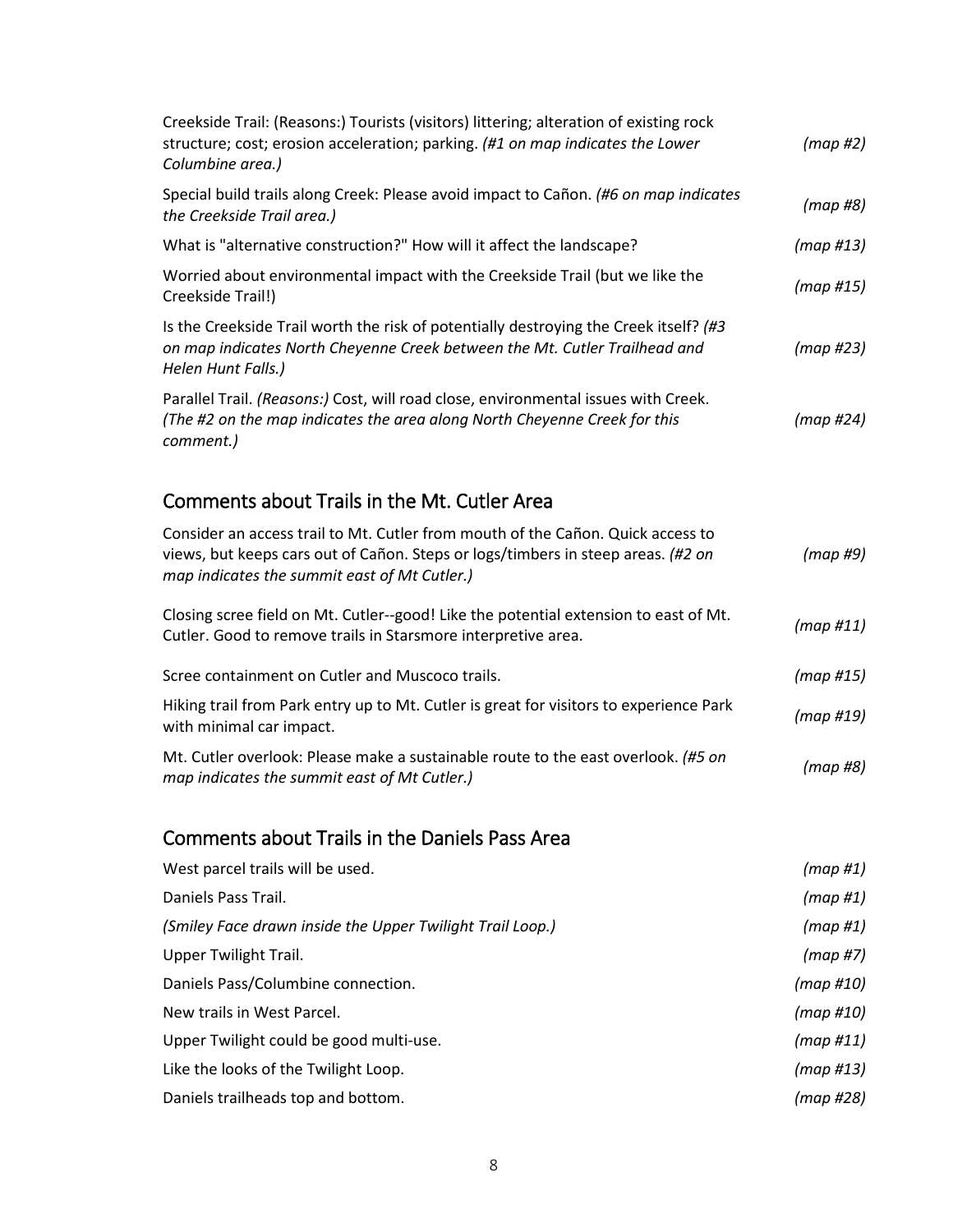| Keep existing route. One of only the few challenging trails for expert mountain<br>bikers. Expert mountain bikers want/need steep trails for a challenge. Existing trail<br>is really fun. (Map indicates the Daniels Pass area.)                                         | (map#27)  |
|---------------------------------------------------------------------------------------------------------------------------------------------------------------------------------------------------------------------------------------------------------------------------|-----------|
| Avoid reroute of Daniels Pass. Keep Daniels Pass as is. Need more expert level<br>mountain bike trails. (#4 on map indicates the Daniels Pass Trail.)                                                                                                                     | (map#3)   |
| Keep existing trail and make hiking-only version in addition to the existing trail.                                                                                                                                                                                       | (map#7)   |
| Keep the existing trail (Map indicates current trail alignment between Gold Camp<br>Road and the top of Daniels Pass.)                                                                                                                                                    | (map#7)   |
| X = No. ("X"s drawn on switchbacks to indicate trail should be straight/without<br>switchbacks or climbing turns.)                                                                                                                                                        | (map H7)  |
| Make this a black or double-black downhill trail. See comment #1. (#1. Keep<br>downhill trails difficult)                                                                                                                                                                 | (map#7)   |
| Daniels Pass Trail. (Reasons:) Awesome bike trail. Not that many challenging trails<br>in the Cañon. Keep it! No multi-group issues--biker groups will maintain it.<br>Medicine Wheel workdays. (#1 on map indicates the Daniels Pass Trail.)                             | (map H11) |
| Terrain is very steep up to Daniels Pass. Trail would be very expensive to build and<br>maintain. Not much parking at bottom of trail. (#1 on map indicates the Daniels<br>Pass Trail.)                                                                                   | (map #12) |
| Don't change West Parcel! Enjoyable and remote excellent as is for locals to enjoy.<br>More sustainable than Columbine Trail. (#1 on map indicates the West Parcel<br>area.)                                                                                              | (map #18) |
| Don't change Daniels Pass Trail! @1 and @2 are both more sustainable than the<br>Barr Trail!! (#1 on map is a line indicating the connection between Gold Camp Road<br>and the top of Daniels Pass. #2 on map is a circle indicating the Daniels Pass Trail<br>area.)     | (map #18) |
| Make hiker-only trail from Mt. Muscoco trail from Mt. Muscoco and keep Daniels<br>Pass exactly as it is. (#5 on map indicates a trail between the Mt. Muscoco area and<br>North Cheyenne Cañon Road.)                                                                     | (map#18)  |
| Don't change Daniels Pass!!! (Reasons:) Hikers get all of Mt. Cutler and Muscoco.<br>Daniels is a fantastic bike trail remote and away from other users. It's the only<br>place away from the hordes. (#1 on map indicates Daniels Pass trail.)                           | (map#19)  |
| Don't change West Parcel. This trail is maintainable. It's too remote for hikers but<br>perfect for local cyclists to enjoy exactly as it is. (#2 on map indicates the<br>connection between Gold Camp Road and Daniels Pass.)                                            | (map#19)  |
| Closing the trails at Daniels Pass. (Reasons:) Users who can get further out need a<br>trail experience. We feel the sustainability issue is similar to other trails remaining<br>open.                                                                                   | (map#21)  |
| Adamantly against closing or rerouting Daniels Pass. Proposed trail is blue. Existing<br>trail is one of only a few expert trails. Currently few people know of the trail so<br>mountain bikers don't have to worry about conflict. Keep Daniels Pass an expert<br>trail. | (map#27)  |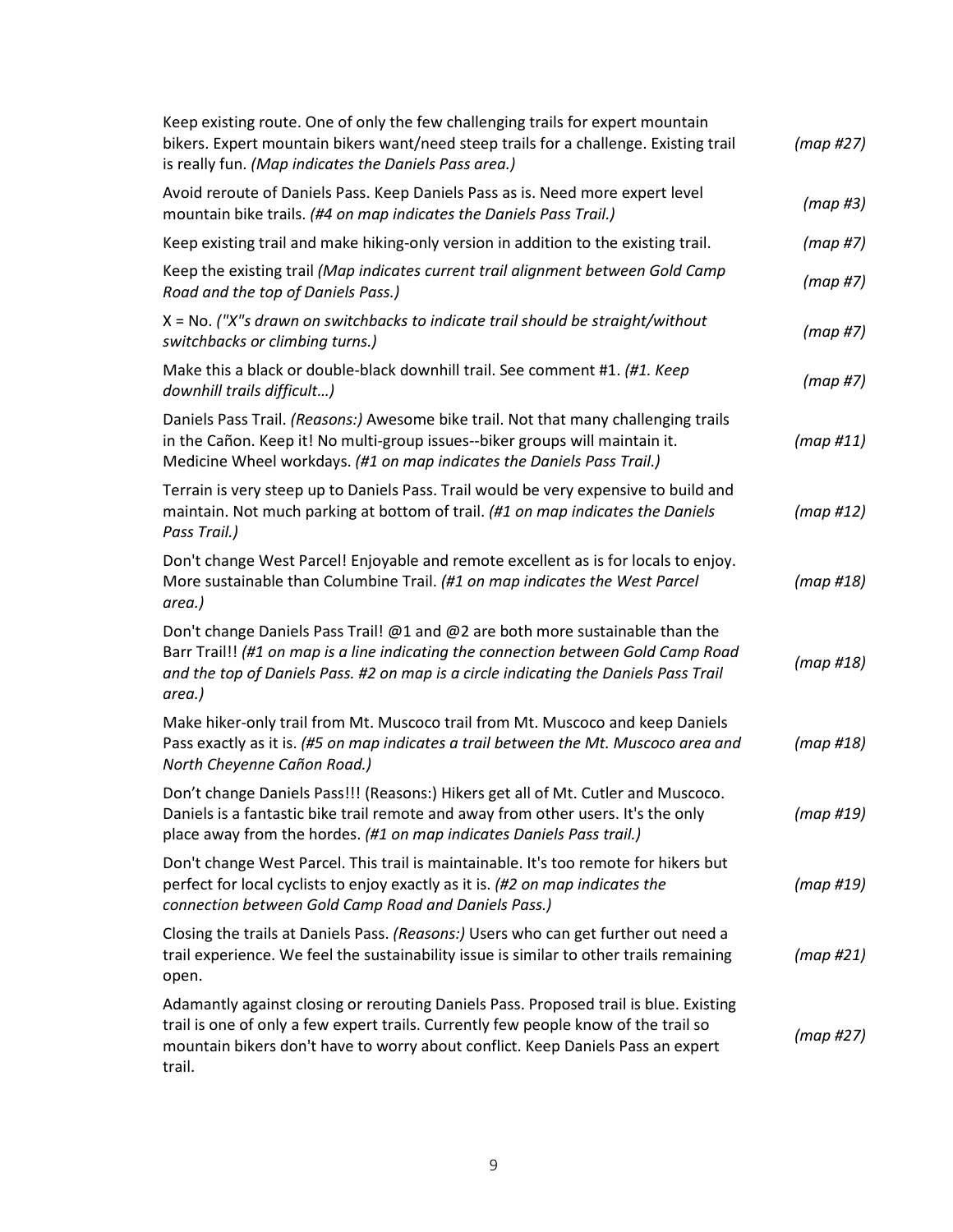| Add hiker-only trail. Keep hikers separate from mountain bikers on lower Daniels.<br>(Map shows a line extending from Mt. Muscoco trails down to Daniels Pass<br>Trailhead area.)                                                                  | (map#27) |
|----------------------------------------------------------------------------------------------------------------------------------------------------------------------------------------------------------------------------------------------------|----------|
| If Daniels Pass and Captain Morgan's are going to be rerouted, we must consult<br>with local MTB groups to approve trail features and alignment. Jones Park reroute<br>disaster. (#4s on map indicate the Captain Morgan's and Daniels Pass area.) | (map#28) |
| Good signage here. (Arrow on map indicates the Daniels Pass Trail at junction with<br>Gold Camp Road.)                                                                                                                                             | (map#28) |

### Comments about Trails in the Helen Hunt Falls Area

| Buffalo Canyon Trail.                                                                                                                                                                                                                                                                                        | (map#1)      |
|--------------------------------------------------------------------------------------------------------------------------------------------------------------------------------------------------------------------------------------------------------------------------------------------------------------|--------------|
| Trail from Powell to Helen Hunt Falls.                                                                                                                                                                                                                                                                       | $(map \#15)$ |
| Silver Cascade to Buffalo eases traffic (foot.)                                                                                                                                                                                                                                                              | (map #24)    |
| Helen Hunt Falls to Bruin Inn keeps pedestrians off road.                                                                                                                                                                                                                                                    | (map #24)    |
| Columbine to Helen Hunt connection is a great addition as are loops by Helen Hunt<br>Falls.                                                                                                                                                                                                                  | (map #25)    |
| Silver Cascade Trail is currently in a dangerous condition with broken, insecure<br>fences on the upper half and a location at the top where people can easily fall off<br>the trail into the Creek. A retaining wall should be built there. (#5 on map indicates<br>the Silver Cascade Falls hiking areas.) | (map #1)     |
| Also, the social trails between the top of Silver Cascade Trail and Gold Camp Road<br>are not being addressed. Lots of erosion there. (#5 on map indicates the Silver<br>Cascade Falls hiking areas.)                                                                                                        | (map#1)      |
| Stepping stones to get across the waterfall to the next trail is a safety concern.<br>Previous life-threatening incidents have occurred. (#2 on the map indicates the<br>Helen Hunt Falls area.)                                                                                                             | (map #26)    |

# Comments about the Pump Track

| Tot pump track and measured trails.                                   | (map #10) |
|-----------------------------------------------------------------------|-----------|
| Like the tot pump track.                                              | (map #15) |
| We also support the proposed tot pump track and new trails at Cresta. | (map #21) |
| Support pump track: expand larger, like Valmont Bike Park in Boulder. | (map #27) |
| Would like see a full-size pump track.                                | (map #4)  |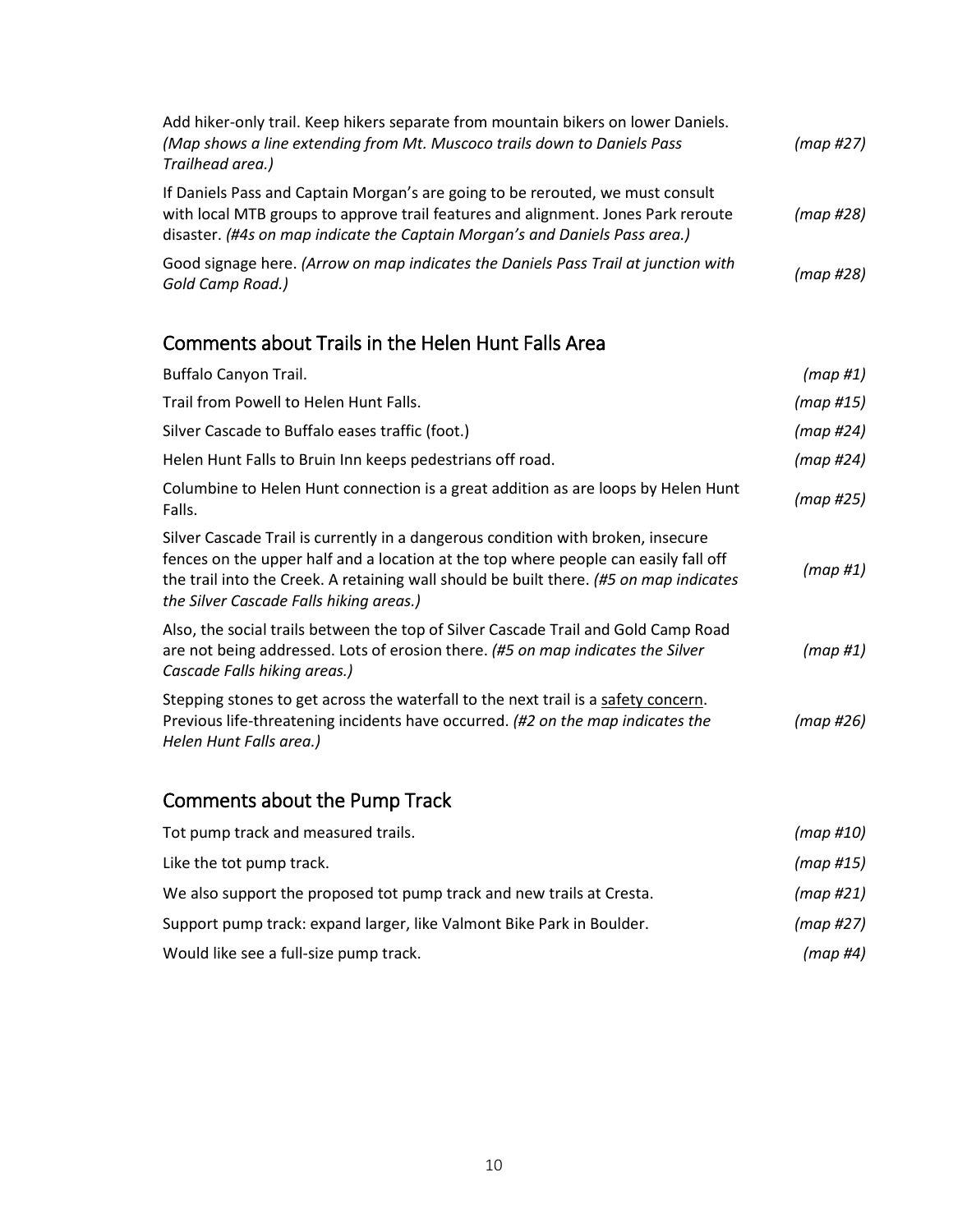#### Comments about Bridges in the Park

| Love the suspension bridges--A and B (A and B on map indicate the suspension<br>bridge sites.)                                                                                                                                                                 | (map#9)     |
|----------------------------------------------------------------------------------------------------------------------------------------------------------------------------------------------------------------------------------------------------------------|-------------|
| (Bridges) Great opportunity! Great photo op! (Reference to A and B on map<br>indicate the suspension bridge sites.)                                                                                                                                            | (map#9)     |
| New Zealand-style suspension bridges.                                                                                                                                                                                                                          | (map #10)   |
| Bridge construction of any kind. (Reasons:) Too expensive. Environmental damage.                                                                                                                                                                               | (map#22)    |
| Suspension bridges. (Reasons:) Cost, close road, time to build, install flashing signs<br>instead.                                                                                                                                                             | (map #24)   |
| We do not feel that sky bridges serve the sustainability/nature goals of this plan.<br>Bridges are expensive, look like an amusement attraction, and create safety<br>(people may jump off) problems.                                                          | (map#25)    |
| <b>General Concerns About the Park</b>                                                                                                                                                                                                                         |             |
| Define "non-motorized" term: Hikers, mountain bikes, horses?                                                                                                                                                                                                   | $(map \#1)$ |
| Is this plan for local people or visitors?                                                                                                                                                                                                                     | (map#2)     |
| Feel this whole plan is over-the-top. Unrealistic. (Reasons:) Maintain what is there.<br>Or simply make what is there better.                                                                                                                                  | (map#2)     |
| Too many people brought into the Park. (Reasons:) NCCP is a small Park, it can<br>sustain only so many feet on the ground and that point has already been passed.<br>Fear our peaceful, gem of a Park is jeopardized. (#2 on map indicates the Powell<br>Lot.) | (map#2)     |
| Just a comment--if utilities for Helen Hunt restrooms is an issue, would it be<br>cheaper to truck in water and have very high efficiency toilets aka Summit House?                                                                                            | (map#8)     |
| This plan does not have the benefit of engineering; therefore we are concerned<br>about survivability if flooding occurs.                                                                                                                                      | (map H12)   |

Attracting more out-of-town visitors to this area. (Reasons:) The parks are currently over-crowded. Would rather see plans on meeting the current needs rather than attracting more without proper infrastructure to manage. *(map #21)* Will any parking areas or road reroutes require Creek reroute? *(Reasons:)* Don't will any parking areas of road reroducs require ereck reroduc: *(neasons.)* Don't *(map #22)*<br>want environmental damage associated with this. The addition of utilities up to Helen Hunt falls will create huge environmental impacts on the area. *(map #22)* Rerouting a natural creek to accommodate shuttles is an environmental catastrophe. *(map #22)* Resident access to homes. *(map #26)*

Construction's impact and increased tourism's impact on wildlife and environment. *(map #26)*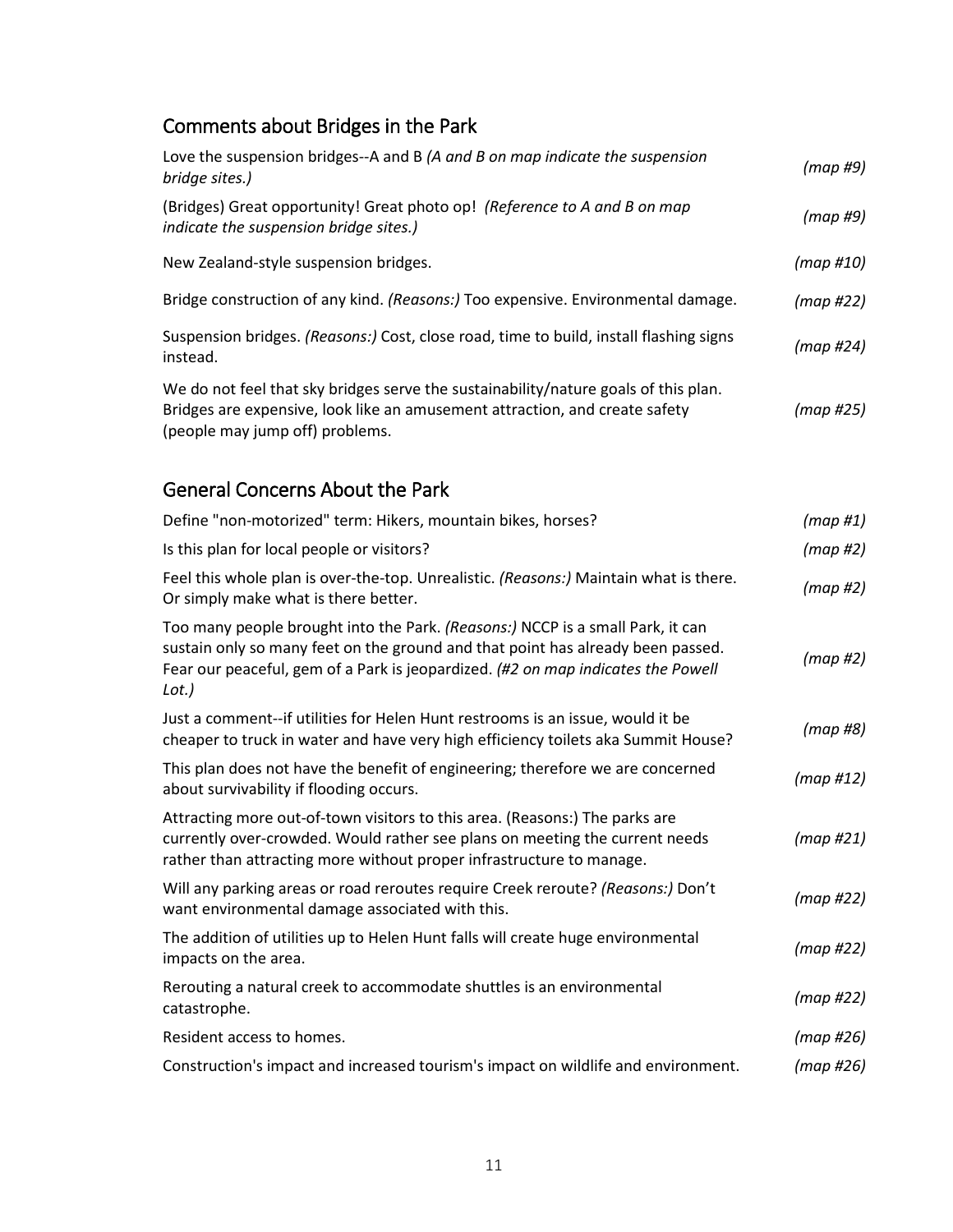| Restrooms/porta-lets at trailheads seems unnecessary. (Reasons:) Increased<br>littering and smell issues. Possibly not frequent enough waste disposal.                                                                                  | (map #26) |
|-----------------------------------------------------------------------------------------------------------------------------------------------------------------------------------------------------------------------------------------|-----------|
| All paving is too expensive and changes the character and aesthetic and<br>construction/paving process would be time-consuming and would limit access to<br>trailheads.                                                                 | (map #26) |
| Where is the parking going to be near the Starsmore area? How will nearby<br>residents get to their homes? This should not be a big tourist destination. This is a<br>community. (#5 on the map indicates the Starsmore entrance area.) | (map #26) |
| More trash cans and toilets! Cans at trailheads. Open toilets with paper.                                                                                                                                                               | (map #28) |
| Prefer dog-friendly where possible.                                                                                                                                                                                                     | (map #28) |
| Recommendation: Interactive rangers on trails to enforce law and help users.                                                                                                                                                            | (map #28) |
| Cost. (Reasons) Where is the \$\$ coming from? What happened to the last master<br>plan. Where is the revenue?                                                                                                                          | (map#2)   |
| We are hugely concerned about initial cost and upkeep costs. We feel that by the<br>time this is funded and achieved, the master plan will be out of date.                                                                              | (map #12) |
| Increased traffic will increase costs to untenable levels.                                                                                                                                                                              | (map #12) |
| <b>Concerns about Traffic and Circulation</b>                                                                                                                                                                                           |           |
| Center line on road.                                                                                                                                                                                                                    | (map #2)  |
| Recommend two-way traffic with no gates. Instead, consider fencing and gating                                                                                                                                                           |           |

| Recommend two-way traffic with no gates. Instead, consider fencing and gating<br>the parking lots at Helen Hunt and Upper Helen Hunt to minimize partying at night<br>but allow through traffic.                     | (map #9)     |
|----------------------------------------------------------------------------------------------------------------------------------------------------------------------------------------------------------------------|--------------|
| Striping the road for pedestrian access. (Reasons:) The road into Cheyenne Cañon<br>needs striping. Drivers drive in the middle of the lane on turns. It's very unsafe. (#3<br>on map indicates areas east of park.) | (map #10)    |
| Gate-limited access: (Reasons:) Nighttime user access to trails and climbing should<br>not be limited. Where would the proposed gates be located? Who would<br>operate/enforce gate closures?                        | (map #14)    |
| Vehicle access/parking/pull offs. (Reasons:) Maintaining pullout parking to avoid<br>traffic stopping on the road.                                                                                                   | (map H14)    |
| Increase traffic with excitement for new trails. (If you build it, they will come.)                                                                                                                                  | $(map \#15)$ |
| No Broadmoor shuttle only! No gate on Mesa for the public!!                                                                                                                                                          | (map#21)     |
| Shuttles on South Cañon Road. Do not limit road to Broadmoor shuttles on Mesa<br>Ave. It must remain open to public access for dogs, climbers.                                                                       | (map #22)    |
| Increased travel time.                                                                                                                                                                                               | (map #26)    |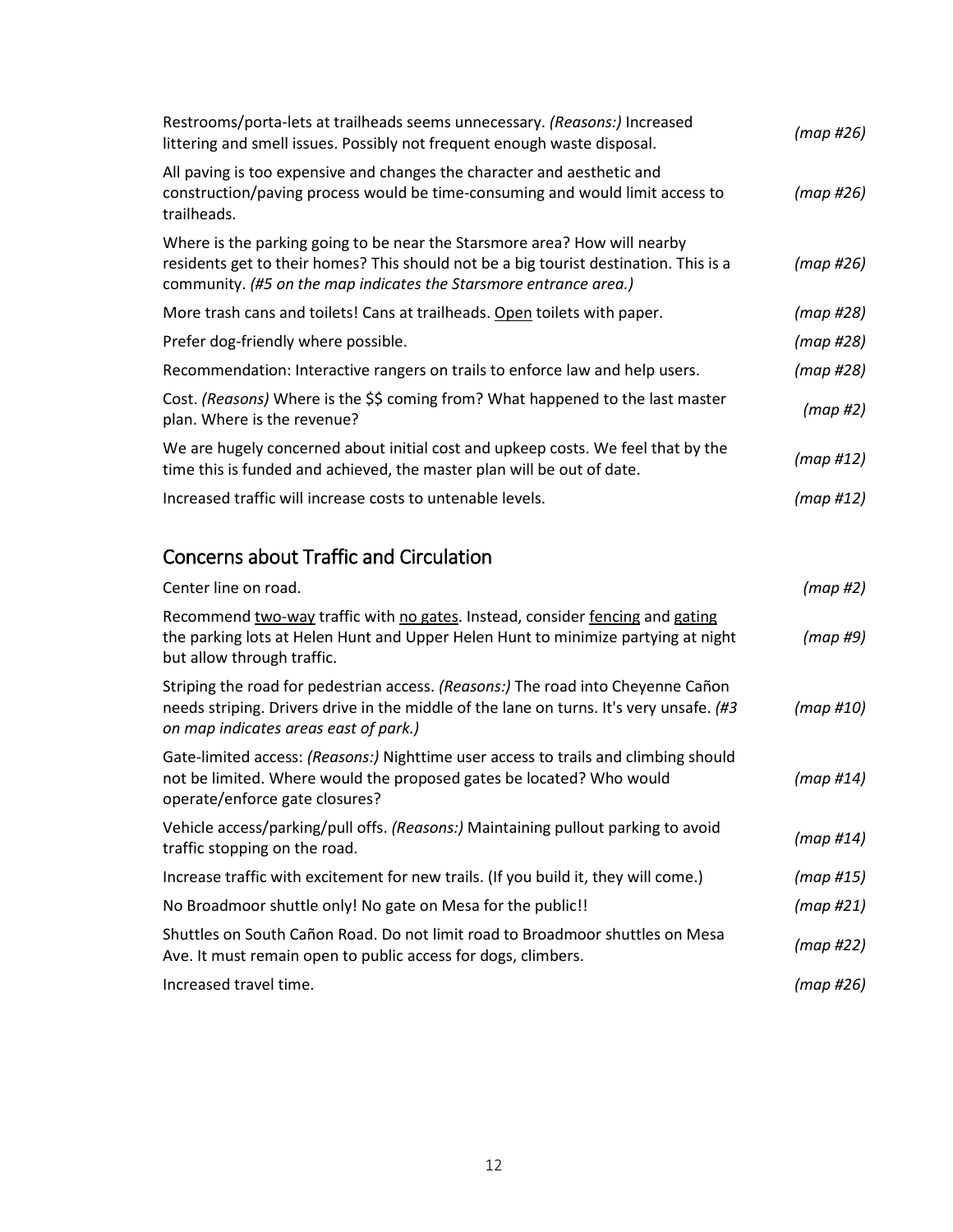# Concerns about Parking

| Gravel-pit parking needs to be lined and paved.                                                                                                                                                                       | (map#2)              |
|-----------------------------------------------------------------------------------------------------------------------------------------------------------------------------------------------------------------------|----------------------|
| More trails = more traffic. Have adequate parking at the trailheads.                                                                                                                                                  | (map#5)              |
| Fix "the hub." More emphasis/plan for Powell parking because it is such a popular<br>starting point for USFS access + Gold Camp. (#5 on map indicates the Powell Lot.)                                                | (map#5)              |
| No parking near climbing areas. (#2 on map indicates North Cheyenne Cañon Road<br>between the climbing areas.)                                                                                                        | (map#6)              |
| No parking here. (X drawn across Daniels Pass Trailhead.)                                                                                                                                                             | (map#7)              |
| More parking at Gold Camp 4-way lot. As much as possible. It's always full. More<br>overflow parking options near that lot. (#8 on map indicates the Powell Lot.)                                                     | (map#8)              |
| Seven Falls connection is a problem. Explicit connection to Seven Falls will<br>encourage people to park in NCC parking to go to Seven Falls. (#7 on map indicates<br>the South Canyon area.)                         | (map#8)              |
| Get rid of the parking at the Upper Columbine if you remove the trailhead. People<br>backing out of the parking area create traffic jams at the hairpin curve. (#3 on map<br>indicates the Helen Hunt Falls area.)    | (map #15)            |
| See climbers' access marked as #3 on our map. (map 16)                                                                                                                                                                | (map #16)            |
| Don't make parking lot at bottom [of] Daniels Pass. Road is skinny and cars<br>stopping will be more dangerous. Maximize Starsmore and Helen Hunt Falls<br>parking. (#3 on map indicates the Daniels Pass Trailhead.) | (map #18)            |
| Make parking paved, safe, secure as a major/main trailhead with concessions and<br>an In-and-Out Burger! (#4 on map indicates the Powell lot.)                                                                        | (map#19)             |
| Parking space Chutes Trailhead. More specific trail access.                                                                                                                                                           | (map#20)             |
| Will there be parking for the Cresta Open Space on Cresta? (Reasons:) Safety. (A<br>note on map indicates the SW corner of Cresta Open Space). Where will parking<br>be?                                              | (map#22)             |
| Remove all pullouts along Mesa Avenue and Evans Street. (Reasons:) Limits access<br>to hiking trails and the Creek.                                                                                                   | (map#26)             |
| Comments on Interpretation                                                                                                                                                                                            |                      |
| Focus visitor hikers to Park entry and interpretive area. Good parking lots of                                                                                                                                        | $1.2.2 \times 11701$ |

| TOCUS VISITOT TIINCIS TO T UTN CHITY UTIU INICI PI CHVC UTCU. OOOU PUTNIIIS IOTS OT<br>options for view.                                                                                          | (map #18)   |
|---------------------------------------------------------------------------------------------------------------------------------------------------------------------------------------------------|-------------|
| Encourage visitors to centralize at the Park entry and Helen Hunt Falls.                                                                                                                          | (map #19)   |
| Don't need more interpretive stuff. (#4 on map indicates the Starsmore area.)                                                                                                                     | $(map \#1)$ |
| Starsmore is fine the way it is. (#4 on map indicates the Starsmore area.)                                                                                                                        | $(map \#1)$ |
| No VR! [virtual reality] (#4 on map indicates the Starsmore area.)                                                                                                                                | $(map \#1)$ |
| The staff partners with the public school to bring 4,000 local school children into<br>the Park for educational/interpretive programs--I don't think you are giving that<br>enough consideration. | (map #2)    |